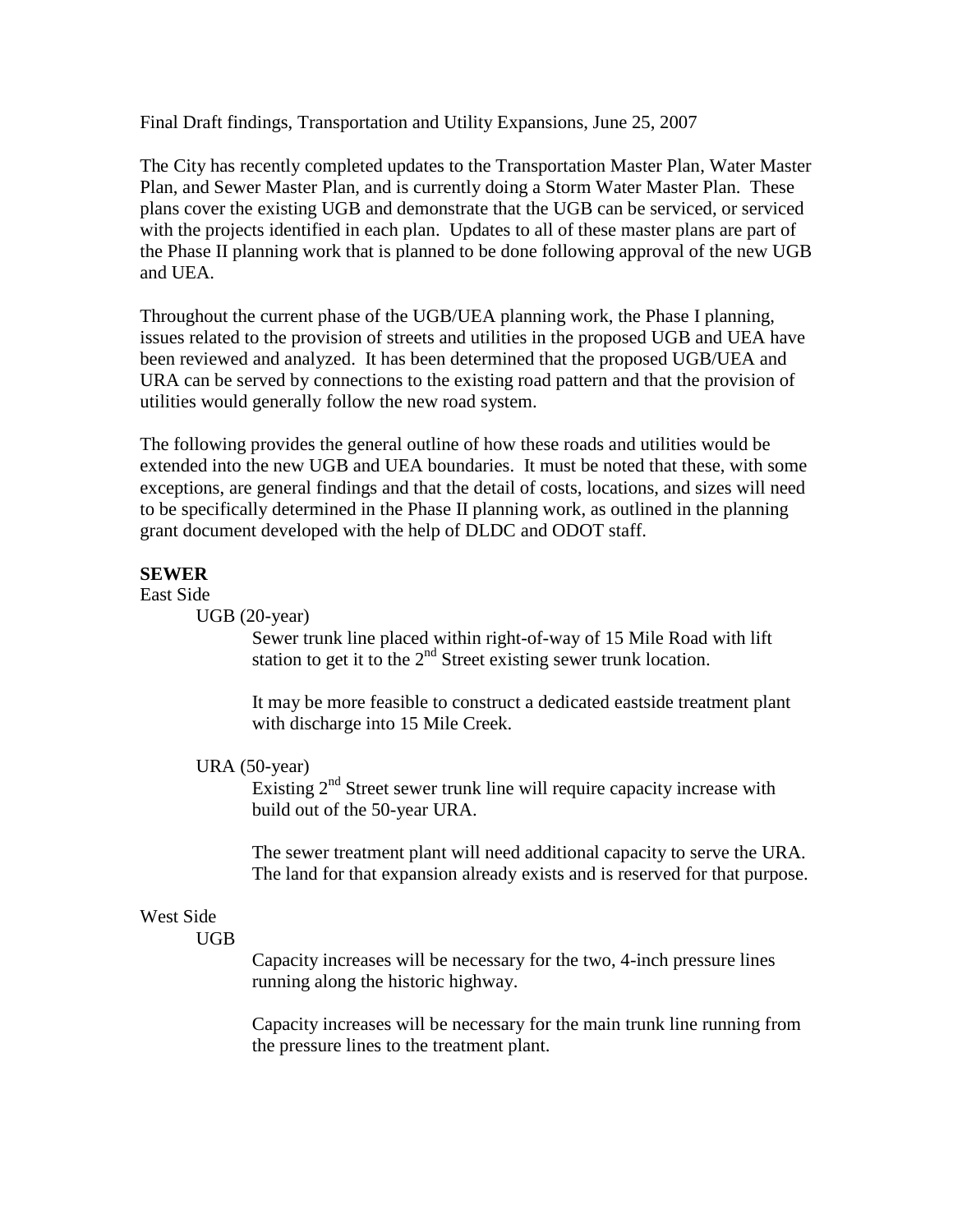Lower portion along Chenoweth Creek needs to tie into the force main along the historic highway.

Murray's Addition will require the 8–inch trunk line along Chenoweth Loop Road to be increased.

The sewer treatment plant will need additional capacity to serve the UGB. The land for that expansion already exists and is reserved for that purpose.

All of the UGB area can be served with a gravity system.

## URA

This area can be served using a gravity feed line through the UGB expansion area.

## **WATER**

East Side UGB

Existing reservoir and supply source is sufficient to serve the UGB expansion area. The far northeast may need a booster system.

A new transmission line needs to be installed from the reservoir in the Columbia View Heights along 15 Mile Road.

### URA

A new well source potentially needs to be developed. The City has well water and Columbia River water rights sufficient to supply this area with water.

Additional treatment facilities will be needed for the water supply.

One additional reservoir and pump station will be needed for supply and pressure.

# West Side

UGB

Potential new well needed with storage reservoir, which would require new groundwater rights and may need treatment because of mineral content.

Chenoweth Water PUD has some capacity to serve a portion of the expanded UGB and is currently serving a portion of that area. Their capacity is somewhat limited.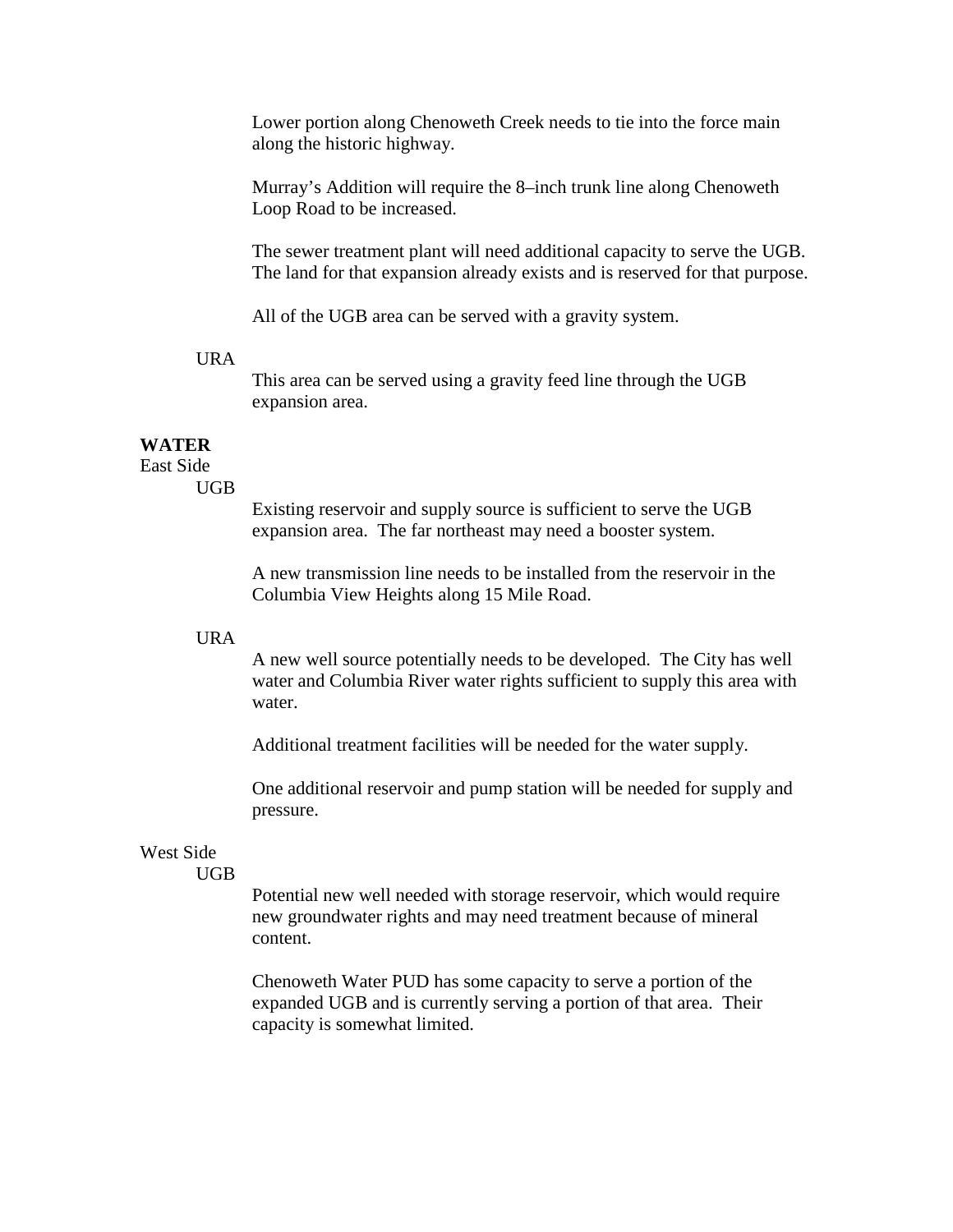The City's water master plan calls for improvements that would increase capacity to 12 MGD together with groundwater, service could be provided.

The City has 8.4 MGD perfected ground water rights and 25.8 MGD unperfected water rights to use in both ground water and Columbia River.

The City currently uses 8 to 9 MGD in the summer high-use season. This serves about 12,000 people and the industrial and commercial areas.

Transmission lines will need to follow major road rights-of-way.

Nearest water is at the Port land served by a 12 inch transmission line. A 16-inch looped system is needed on the Port and Northwest Aluminum property for industrial (re)development. This could then service a portion of the UGB.

URA

A new reservoir and pump station will be needed to provide volume and pressure to this area.

## **STORM WATER**

East Side and West Side

UGB and URA

A separate system from the City's current system needs to be developed that would discharge into 15 Mile Creek (and Chenoweth Creek). Some treatment may be needed prior to discharge to meet Federal standards.

Major trunk line sizes would need to be determined. All lines would follow the street system.

## **STREET SYSTEM**

East Side

UGB

Existing major street locations are shown on the planning map. These are Lower Eight-Mile Road and Columbia View Drive. Right-of-way widths would need to be enlarged to accommodate additional traffic from the URA. They are adequate to serve the UGB expansion area.

#### URA

Lower Eight-Mile Road and Columbia View Drive would serve the proposed URA. Additional major streets would extend into the URA.

### West Side

UGB

Existing major street locations are shown on the planning map. These would connect into the Historic Highway at two locations and into